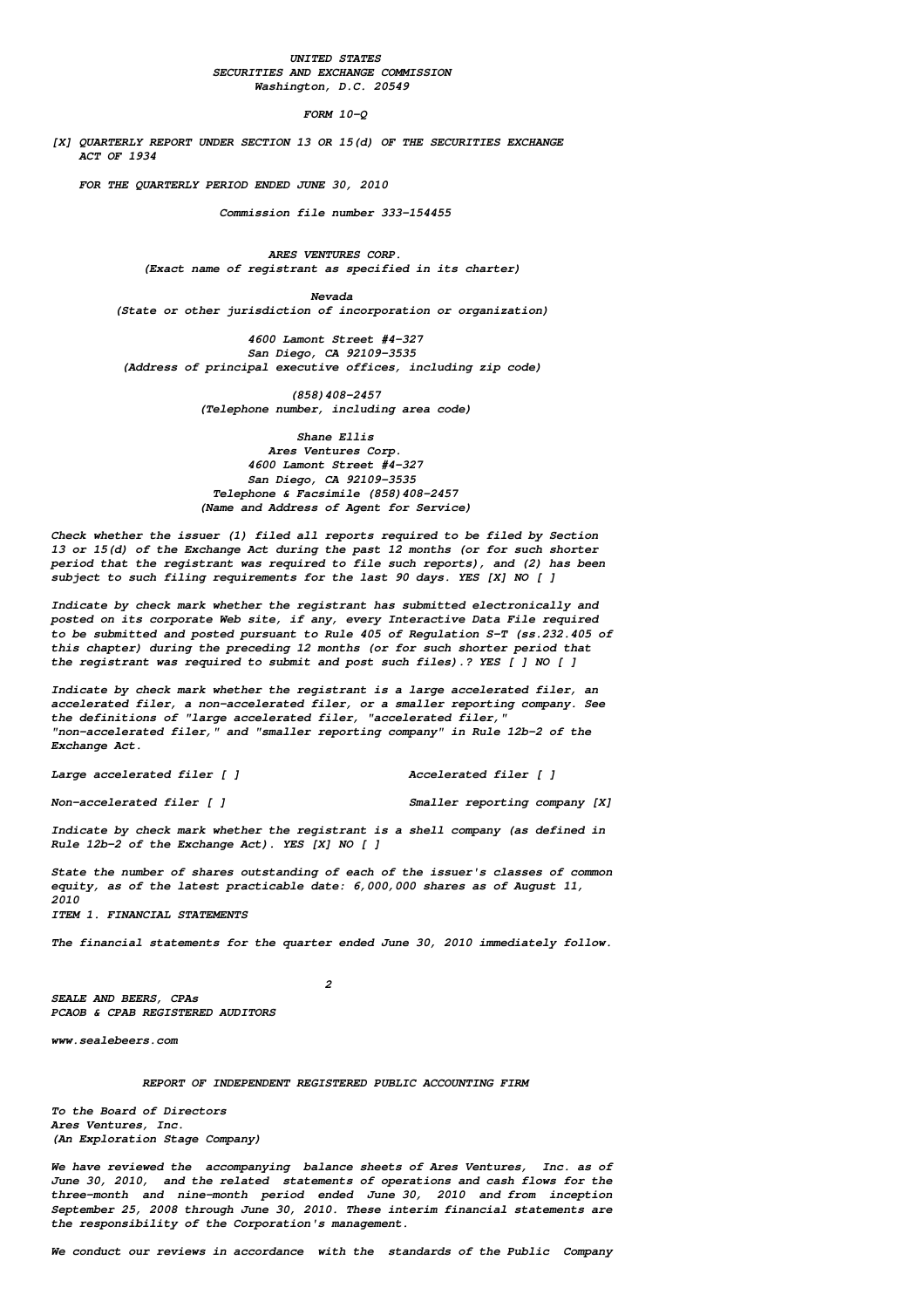**Accounting Oversight Board (United States). A review of interim financial information consists of principally applying analytical procedures and making inquiries of persons responsible for the financials and accounting matters. It is substantially less in scope than an audit conducted in accordance with the standards of the Public Company Accounting Oversight Board (United States), the objective of which is the expression of an opinion regarding the financial statements taken as a whole. Accordingly, we do not express such an opinion.**

**Based on our reviews, we are not aware of any material modifications that should be made to such financial statements for them to be in conformity with accounting principles generally accepted in the United States of America.**

**The accompanying financial statements have been reviewed assuming that the Company will continue as a going concern. As discussed in Note 2 to the financial statements, the Company has not yet established an ongoing source of revenues sufficient to cover its operating costs, which raises substantial doubt about its ability to continue as a going concern. Management's plans concerning these matters are also described in Note 2. The financial statements do not include any adjustments that might result from the outcome of this uncertainty.**

**/s/ Seale and Beers, CPAs**

**- ----------------------------------**

**Seale and Beers, CPAs Las Vegas, Nevada August 2, 2010**

**<TABLE>**

**50 S. Jones Blvd Suite 202 Las Vegas, NV 89107 Phone: (888) 727-8251 Fax: (888) 782-2351**

**3 ARES VENTURES CORP. (An Exploration Stage Company) Condensed Interim Balance Sheets (Unaudited) - --------------------------------------------------------------------------------**

| As of<br>June 30,<br>2010       | As of<br>September 30,<br>2009          |
|---------------------------------|-----------------------------------------|
| <c></c>                         | $\langle C \rangle$                     |
|                                 |                                         |
| \$26,755                        | \$47,758<br>---------                   |
| 26, 755<br>________             | 47,758<br>________                      |
| \$26,755<br>========            | \$47,758                                |
|                                 |                                         |
|                                 |                                         |
| \$<br>260                       | \$4,000                                 |
| 260                             | 4,000<br>-------                        |
| 260<br>========                 | 4,000<br>========                       |
|                                 |                                         |
| 6,000                           | 6,000                                   |
| (48, 505)                       | 69,000<br>(31, 242)                     |
| ---------<br>26,495<br>________ | ---------<br>43,758<br>_______          |
| \$26,755                        | \$47,758<br>$=$ $=$ $=$ $=$ $=$ $=$ $=$ |
|                                 | ________<br>69,000                      |

**</TABLE>**

**See Notes to Financial Statements**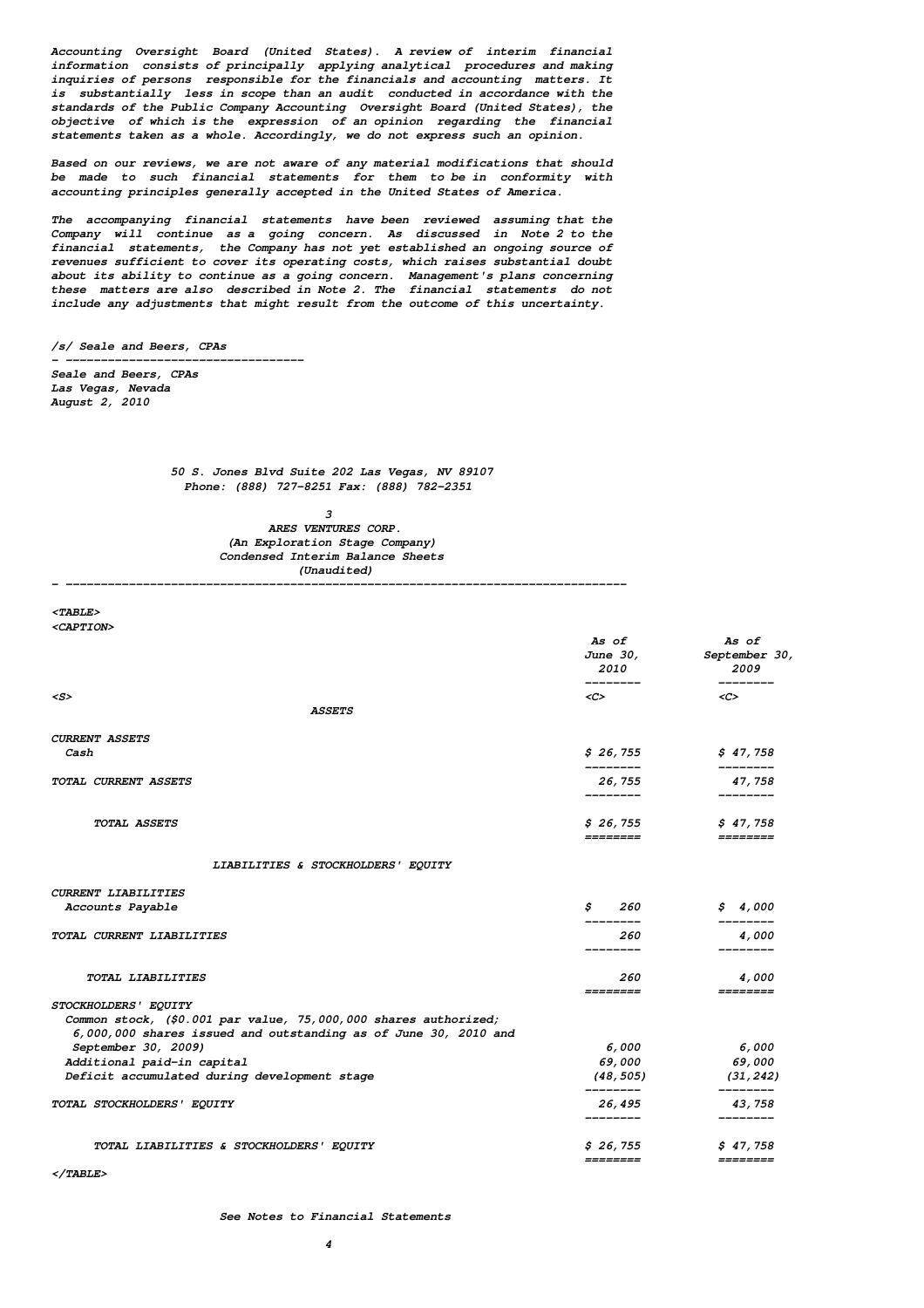# **ARES VENTURES CORP. (An Exploration Stage Company) Condensed Interim Statements of Operations Unaudited**

**- --------------------------------------------------------------------------------**

### **<TABLE> <CAPTION>**

| - CAF 11017                            |                     |                                              |                     |                                                                                           |                     |                     |                     |                                     |                     | September 25, 2008                         |
|----------------------------------------|---------------------|----------------------------------------------|---------------------|-------------------------------------------------------------------------------------------|---------------------|---------------------|---------------------|-------------------------------------|---------------------|--------------------------------------------|
|                                        |                     | Three Months<br>ended<br>2010<br>----------- |                     | Three Months<br>ended<br>June 30, $J$ une 30, $J$ une 30, $J$ une 30, $J$ une 30,<br>2009 | ended               | Nine Months<br>2010 |                     | <i>Nine Months</i><br>ended<br>2009 |                     | (inception)<br>through<br>June 30,<br>2010 |
| $\langle S \rangle$                    | $\langle C \rangle$ |                                              | $\langle C \rangle$ |                                                                                           | $\langle C \rangle$ |                     | $\langle C \rangle$ |                                     | $\langle C \rangle$ |                                            |
| <b>REVENUES</b>                        |                     |                                              |                     |                                                                                           |                     |                     |                     |                                     |                     |                                            |
| Revenues                               | \$                  |                                              | \$                  |                                                                                           | Ŝ.                  |                     | \$                  |                                     | \$                  |                                            |
| <b>TOTAL REVENUES</b>                  |                     |                                              |                     |                                                                                           |                     |                     |                     |                                     |                     |                                            |
| OPERATIONG EXPENSES                    |                     |                                              |                     |                                                                                           |                     |                     |                     |                                     |                     |                                            |
| Office and Administration              |                     | 445                                          |                     | 574 2,184 3,782 8,315                                                                     |                     |                     |                     |                                     |                     |                                            |
| Mineral Exploration Expenses           |                     | $-$                                          |                     |                                                                                           |                     |                     |                     | 8,000 7,000                         |                     | 23,611                                     |
| Professional Fees                      |                     |                                              |                     | 1,750      1,500      7,080      8,000                                                    |                     | ----------          |                     |                                     |                     | 16,580                                     |
| TOTAL OPERATING EXPENSES               |                     | (2, 195)                                     |                     | (2, 074)                                                                                  |                     | (17, 264)           |                     | ----------<br>(18, 782)             |                     | ----------<br>(48,506)                     |
| Provision for Income Taxes             |                     |                                              |                     |                                                                                           |                     |                     |                     |                                     |                     |                                            |
|                                        |                     |                                              |                     |                                                                                           |                     |                     |                     |                                     |                     |                                            |
| NET INCOME (LOSS)                      |                     |                                              |                     | $\sharp$ (2,195) $\sharp$ (2,074)                                                         |                     | \$(17, 264)         |                     | \$(18, 782)                         |                     | \$(48, 506)                                |
| <b>BASIC EARNINGS (LOSS) PER SHARE</b> |                     | $\dot{s}$ (0.00)                             | \$                  | (0.00)                                                                                    | \$                  | (0.00)              |                     | $\frac{s}{6}$ (0.01)                |                     |                                            |
|                                        |                     | ==========                                   |                     | ==========                                                                                |                     | ==========          |                     | ==========                          |                     |                                            |
| WEIGHTED AVERAGE NUMBER OF             |                     |                                              |                     |                                                                                           |                     |                     |                     |                                     |                     |                                            |
| COMMON SHARES OUTSTANDING              |                     | 6,000,000                                    |                     | 4,615,385                                                                                 |                     | 6,000,000           |                     | 3,538,462                           |                     |                                            |
|                                        |                     | ==========                                   |                     | ==========                                                                                |                     | ==========          |                     | ==========                          |                     |                                            |

**</TABLE>**

# **See Notes to Financial Statements**

**5 ARES VENTURES CORP. (An Exploration Stage Company) Condensed Interim Statements of Cash Flows Unaudited**

**- --------------------------------------------------------------------------------**

**<TABLE> <CAPTION>**

| ৲๛๛๚๛                                                                                                             |                                                     |                                                      |                                                                             |
|-------------------------------------------------------------------------------------------------------------------|-----------------------------------------------------|------------------------------------------------------|-----------------------------------------------------------------------------|
|                                                                                                                   | Nine Months<br>ended<br>June 30,<br>2010<br>_______ | Nine Months<br>ended<br>June 30,<br>2009<br>________ | September 25, 2008<br>(inception)<br>through<br>June 30,<br>2010<br>_______ |
| <s></s>                                                                                                           | $\langle C \rangle$                                 | <c></c>                                              | $\langle C \rangle$                                                         |
| OPERATING ACTIVITIES                                                                                              |                                                     |                                                      |                                                                             |
| Net income (loss)<br>Adjustments to reconcile net loss to net cash<br>provided by (used in) operating activities: | \$(17, 264)                                         | \$(18,782)                                           | \$(48, 506)                                                                 |
| Changes in operating assets and liabilities:<br>(Increase) decrease in Deposits                                   |                                                     | (4, 500)                                             |                                                                             |
| Increase (decrease) in Accounts Payable                                                                           | (3,740)<br>--------                                 | (435)<br>---------                                   | 260<br>--------                                                             |
| NET CASH PROVIDED BY (USED IN) OPERATING ACTIVITIES                                                               | (21,004)                                            | (23, 717)                                            | (48, 246)                                                                   |
| INVESTING ACTIVITIES                                                                                              |                                                     |                                                      |                                                                             |
| NET CASH PROVIDED BY (USED IN) INVESTING ACTIVITIES                                                               |                                                     |                                                      |                                                                             |
| FINANCING ACTIVITIES                                                                                              |                                                     |                                                      |                                                                             |
| Proceeds from the sale of common stock                                                                            |                                                     | 73,000                                               | 75,000                                                                      |
| NET CASH PROVIDED BY (USED IN) FINANCING ACTIVITIES                                                               |                                                     | 73,000<br>________                                   | 75,000                                                                      |
| NET INCREASE (DECREASE) IN CASH                                                                                   | (21,004)                                            | 49,283                                               | 26,754                                                                      |
| CASH AT BEGINNING OF PERIOD                                                                                       | 47,758                                              | <i>2,000</i>                                         |                                                                             |
|                                                                                                                   | ________                                            | _______                                              |                                                                             |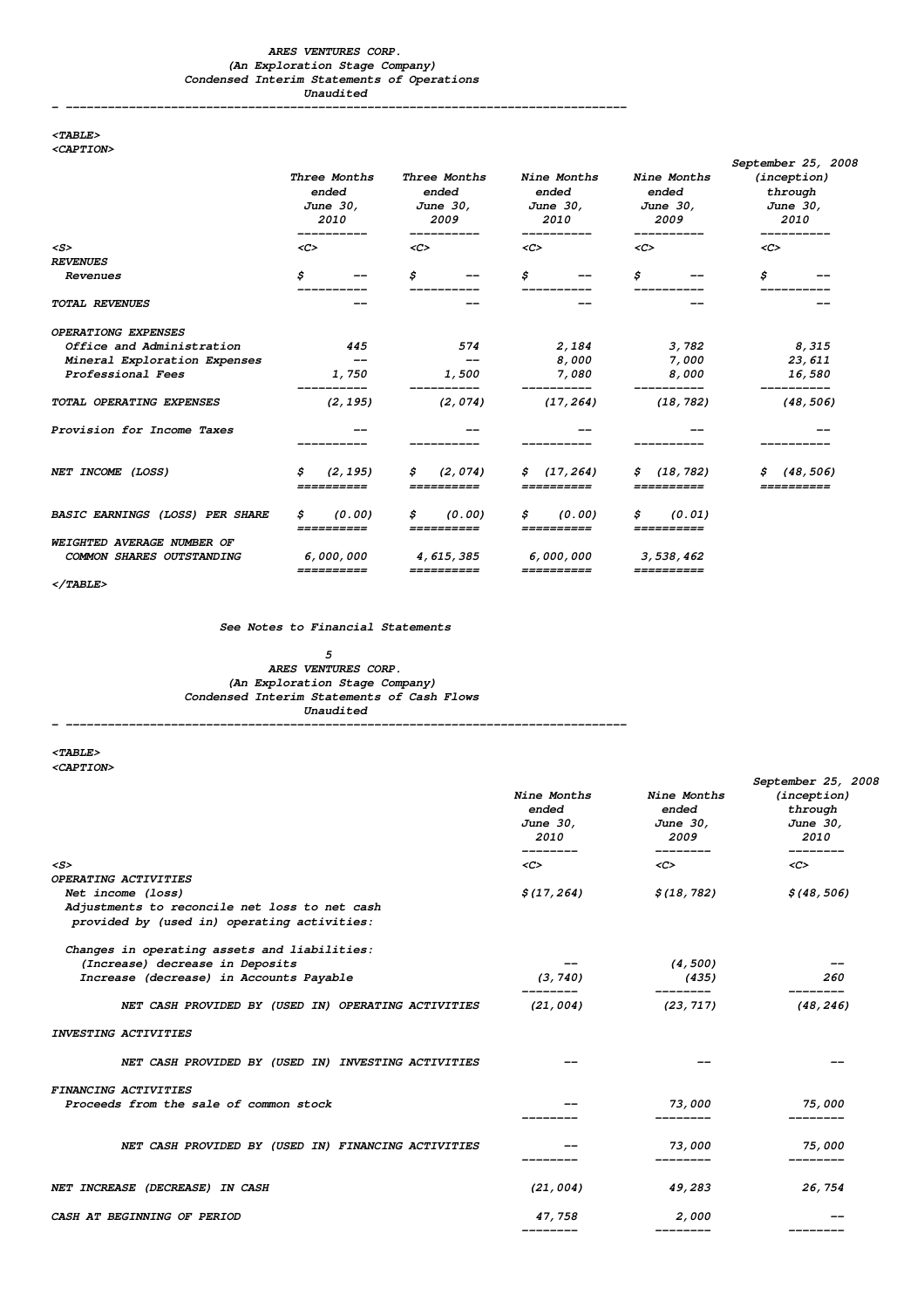| CASH AT END OF PERIOD                             | \$26,755      |       | \$51,283             |    | \$26,754 |    |
|---------------------------------------------------|---------------|-------|----------------------|----|----------|----|
|                                                   | ========      |       | --------<br>-------- |    | ======== |    |
| SUPPLEMENTAL DISCLOSURES OF CASH FLOW INFORMATION |               |       |                      |    |          |    |
| Cash paid during period for:                      |               |       |                      |    |          |    |
| Interest                                          | \$<br>_______ | $- -$ | s<br>-----           | -- | Ŝ        | -- |
|                                                   |               |       |                      |    |          |    |
| Income Taxes                                      | s             | $- -$ | s                    | -- | s        |    |
|                                                   | _______       |       | -----                |    | ------   |    |

**</TABLE>**

**See Notes to Financial Statements**

**6 ARES VENTURES CORP. (An Exploration Stage Company) Notes to Unaudited Condensed Interim Financial Statements June 30, 2010**

**- --------------------------------------------------------------------------------**

#### **NOTE 1 - CONDENSED FINANCIAL STATEMENTS**

**The accompanying financial statements have been prepared by Ares Ventures Corp. (the "Company") without audit. In the opinion of management, all adjustments (which include only normal recurring adjustments) necessary to present fairly the financial position, results of operations, and cash flows at June 30, 2010, and for all periods presented herein, have been made.**

**Certain information and footnote disclosures normally included in financial statements prepared in accordance with accounting principles generally accepted in the United States of America have been condensed or omitted. It is suggested that these condensed financial statements be read in conjunction with the financial statements and notes thereto included in the Company's September 30, 2009 audited financial statements. The results of operations for the period ended June 30, 2010 are not necessarily indicative of the operating results for the full year.**

### **NOTE 2 - GOING CONCERN**

**The Company's financial statements are prepared using generally accepted accounting principles in the United States of America applicable to a going concern which contemplates the realization of assets and liquidation of liabilities in the normal course of business. The Company has not yet established an ongoing source of revenues sufficient to cover its operating costs and allow it to continue as a going concern. The ability of the Company to continue as a going concern is dependent on the Company obtaining adequate capital to fund operating losses until it becomes profitable. If the Company is unable to obtain adequate capital, it could be forced to cease operations.**

**In order to continue as a going concern, the Company will need, among other things, additional capital resources. Management's plan is to obtain such resources for the Company by obtaining capital from management and other investors sufficient to meet its minimal operating expenses and seeking equity and/or debt financing. However management cannot provide any assurances that the Company will be successful in accomplishing any of its plans.**

**The ability of the Company to continue as a going concern is dependent upon its ability to successfully accomplish the plans described in the preceding paragraph and eventually secure other sources of financing and attain profitable operations. The accompanying financial statements do not include any adjustments that might be necessary if the Company is unable to continue as a going concern.**

### **NOTE 3. RECENT ACCOUNTING PRONOUNCEMENTS**

**The Company has evaluated all the recent accounting pronouncements through the date the financial statements were issued and filed with the Securities and Exchange Commission and believe that none of them will have a material effect on the company's financial statements.**

# **NOTE 4 - SUBSEQUENT EVENTS**

**The Company evaluated all events or transactions that occurred after June 30, 2010 up through date the Company issued these financial statements. During this period, the Company did not have any material recognizable subsequent events.**

**7 ITEM 2. MANAGEMENT'S DISCUSSION AND ANALYSIS OR PLAN OF OPERATION**

### **FORWARD LOOKING STATEMENTS**

**This report contains forward-looking statements that involve risk and uncertainties. We use words such as "anticipate", "believe", "plan", "expect", "future", "intend", and similar expressions to identify such forward-looking**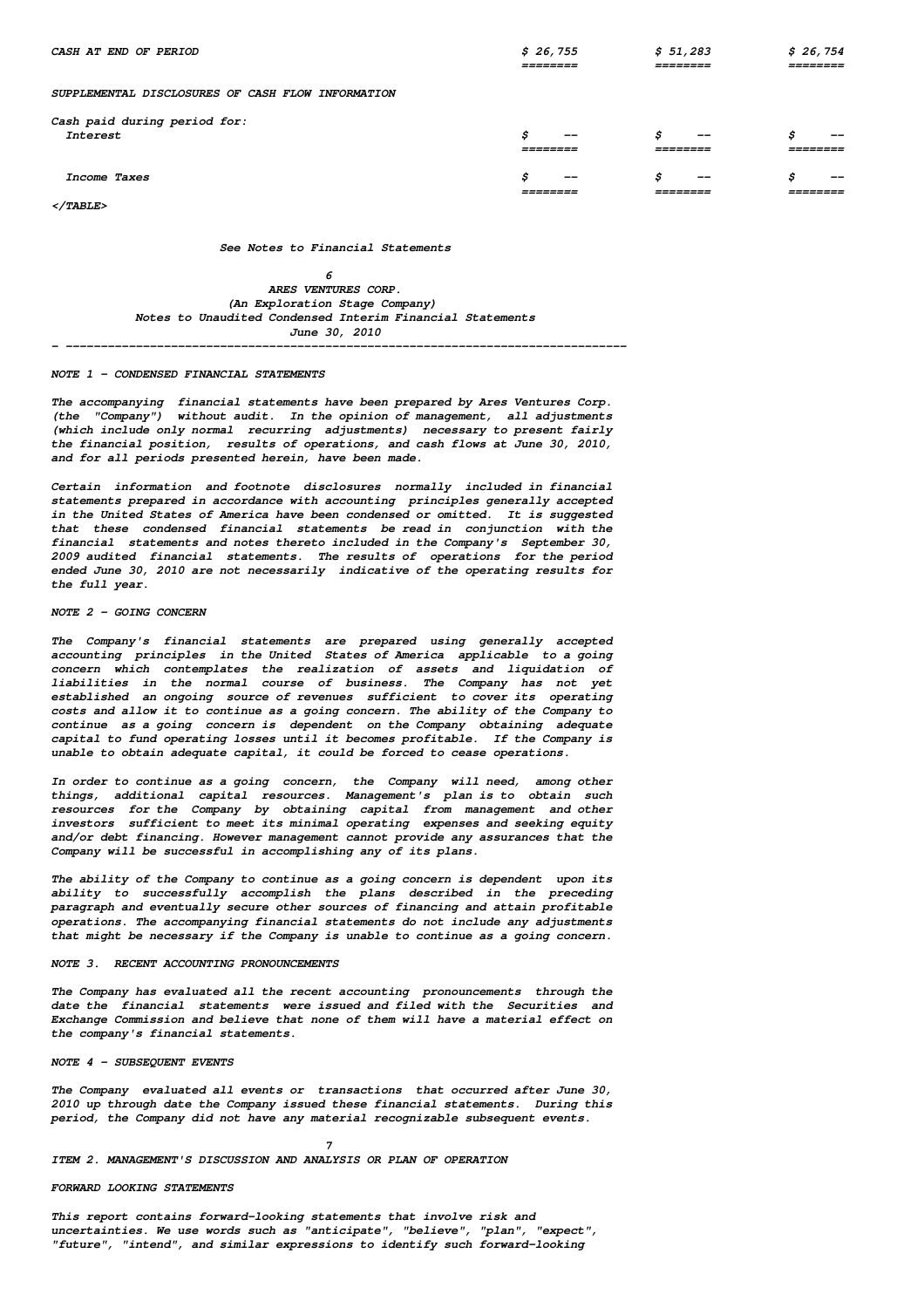**statements. Investors should be aware that all forward-looking statements contained within this filing are good faith estimates of management as of the date of this report and actual results may differ materially from historical results or our predictions of future results.**

#### **RESULTS OF OPERATIONS**

**We are still in our exploration stage and have generated no revenue to date. Our net loss from inception (September 25, 2008) through June 30, 2010 was \$48,506.**

**In September, 2008, a total of 3,000,000 shares of common stock were issued in exchange for \$15,000 US, or \$.005 per share. These securities were issued to Shane Ellis, the officer and director of the company. On May 12, 2009 the Company completed its S-1 offering, selling 3,000,000 common shares at \$.02 per share for total proceeds of \$60,000.**

**The following table provides selected financial data about our company for the period ended June 30, 2010.**

| Balance Sheet Data:  | 6/30/10   |
|----------------------|-----------|
|                      |           |
|                      |           |
| Cash                 | \$26,755  |
| Total assets         | \$26,755  |
| Total liabilities    | 260<br>s. |
| Shareholders' equity | \$26,495  |

### **THREE MONTHS ENDED JUNE 30, 2010 AND 2009**

**We incurred operating expenses of \$2,195 and \$2,074 for the three months ended June 30, 2010 and 2009, respectively. For the three months ended June 30, 2010 these expenses consisted of \$445 in general operating expenses and \$1,750 in professional fees. For the three months ended June 30, 2009 these expenses consisted of \$574 in general operating expenses and \$1,500 in professional fees.**

### **NINE MONTHS ENDED JUNE 30, 2010 AND 2009**

**We incurred operating expenses of \$17,264 and \$18,782 for the nine months ended June 30, 2010 and 2009, respectively. For the nine months ended June 30, 2010 these expenses consisted of \$2,184 in general operating expenses, \$7,080 in professional fees and \$8,000 in mineral exploration expenses. For the nine months ended June 30, 2009 these expenses consisted of \$3,782 in general operating expenses, \$8,000 in professional fees and \$7,000 in mineral exploration expenses.**

### **LIQUIDITY AND CAPITAL RESOURCES**

**Our cash balance at June 30, 2010 was \$26,755. If we experience a shortage of funds in the next twelve months we may utilize funds from our director, who has agreed to advance funds for operations, however he has no formal commitment, arrangement or legal obligation to advance or loan funds to us.**

#### **PLAN OF OPERATION**

**8**

**Our plan of operation for the next twelve months is to determine if the company will proceed with further exploration and if so to complete Phases 2 of the exploration program. In addition to the \$9,500 we would spend for Phase 2, as outlined below, we anticipate spending an additional \$10,000 on professional fees, including fees payable in complying with reporting obligations, and general administrative costs. Total expenditures over the next 12 months are therefore expected to be approximately \$19,500.**

**The following work program has been recommended by the consulting geologist who prepared the geology report.**

**PHASE 1 (COMPLETED)**

| Detailed prospecting, mapping and soil geochemistry. The<br>estimated cost for this program is all inclusive. The |                 |  |
|-------------------------------------------------------------------------------------------------------------------|-----------------|--|
| timeline for accomplishing this phase of fieldwork                                                                |                 |  |
| including the turn-around time on analyses is approximately                                                       |                 |  |
| two months                                                                                                        | \$ 8,500 (paid) |  |
|                                                                                                                   |                 |  |
| PHASE 1A (COMPLETED)                                                                                              |                 |  |
|                                                                                                                   |                 |  |
| Fill-n MMI sampling to establish a more exact pattern of                                                          |                 |  |
| Anomalies found in Phase 1.<br>\$ 8,000 (paid)                                                                    |                 |  |
|                                                                                                                   |                 |  |
| PHASE 2                                                                                                           |                 |  |
|                                                                                                                   |                 |  |
| Magnetometer and VLF electromagnetic, grid controlled                                                             |                 |  |
| surveys over the areas of interest determined by the Phase 1                                                      |                 |  |

**survey. Included in this estimated cost is transportation, accommodation, board, grid installation, two geophysical surveys, maps and report \$ 9,500**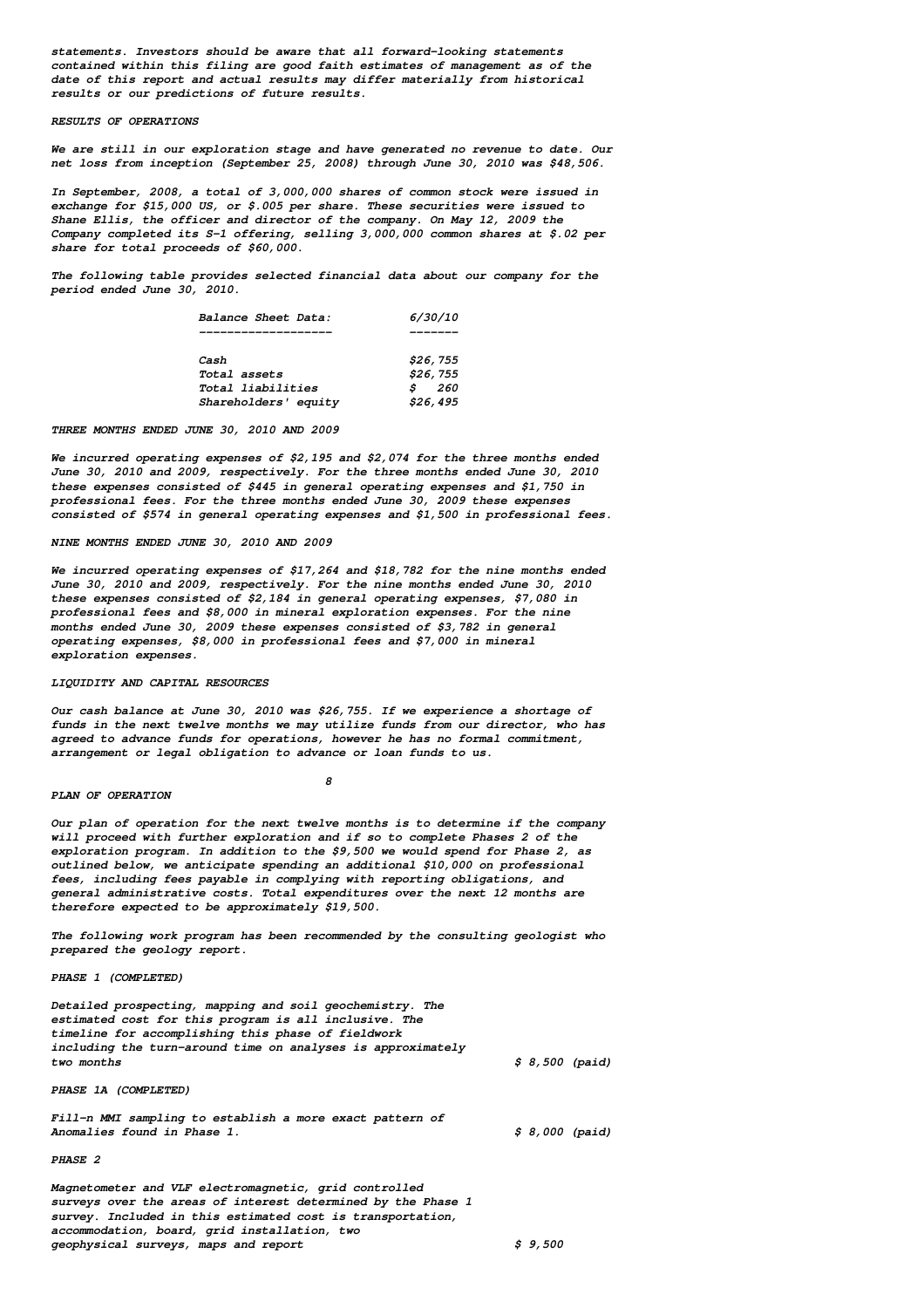### **PHASE 3**

**Induced polarization survey over grid controlled anomalous area of interest outlined by Phase 1&2 fieldwork. Hoe or bulldozer trenching, mapping and sampling of bedrock anomalies. Includes assays, maps and reports \$25,000**

| Total | <i><b>\$51,000</b></i> |
|-------|------------------------|
|       | -------<br>____<br>--  |

**-------**

**Each phase following phase 1 is contingent upon favorable results from the previous phase.**

**The geologist completed Phase 1 in October 2009 and recommended a followup Phase 1 at a cost of \$8,000. He completed the field work for the followup Phase 1A, prepared his report and we are currently reviewing his recommendation regarding further exploration based upon our remaining cash resources.**

**The above program costs are management's estimates based upon the recommendations of the professional consulting geologist's report and the actual project costs may exceed our estimates.**

**9**

**Following phase one of the exploration program, if it proves successful in identifying mineral deposits, we intend to proceed with phase two of our exploration program. The estimated cost of this program is \$9,500 and will take approximately 3 weeks to complete and an additional two to three months for the consulting geologist to receive the results from the assay lab and prepare his report.**

**Following phase two of the exploration program, if it proves successful and we are able to raise additional funding, we intend to proceed with phase three of our exploration program. The estimated cost of this program is \$25,000 and will take approximately one month to complete and an additional two to three months for the consulting geologist to receive the results from the assay lab and prepare his report.**

**If we determine the best course of action is to proceed with further exploration, we anticipate commencing the second phase of our exploration program in summer 2010. We have a verbal agreement with Western Minerals Inc., the consulting geology company who prepared the geology report on our claim, to retain their services for our planned exploration program. We cannot provide investors with any assurance that we will be able to raise sufficient funds to proceed with any work after the exploration program if we find mineralization.**

# **OFF-BALANCE SHEET ARRANGEMENTS**

**We do not have any off-balance sheet arrangements that have or are reasonably likely to have a current or future effect on our financial condition, changes in financial condition, revenues or expenses, results of operations, liquidity, capital expenditures or capital resources that is material to investors.**

#### **ITEM 4. CONTROLS AND PROCEDURES**

**MANAGEMENT'S REPORT ON INTERNAL CONTROL OVER FINANCIAL REPORTING**

**Our management is responsible for establishing and maintaining adequate internal control over financial reporting. Internal control over financial reporting is defined in Rule 13a-15(f) or 15d-15(f) promulgated under the Securities Exchange Act of 1934 as a process designed by, or under the supervision of, the company's principal executive and principal financial officers and effected by the company's board of directors, management and other personnel, to provide reasonable assurance regarding the reliability of financial reporting and the preparation of financial statements for external purposes in accordance with accounting principles generally accepted in the United States of America and includes those policies and procedures that:**

- **- Pertain to the maintenance of records that in reasonable detail accurately and fairly reflect the transactions and dispositions of the assets of the company;**
- **- Provide reasonable assurance that transactions are recorded as necessary to permit preparation of financial statements in accordance with accounting principles generally accepted in the United States of America and that receipts and expenditures of the company are being made only in accordance with authorizations of management and directors of the company; and**

**10**

**- Provide reasonable assurance regarding prevention or timely detection of unauthorized acquisition, use or disposition of the company's assets that could have a material effect on the financial statements.**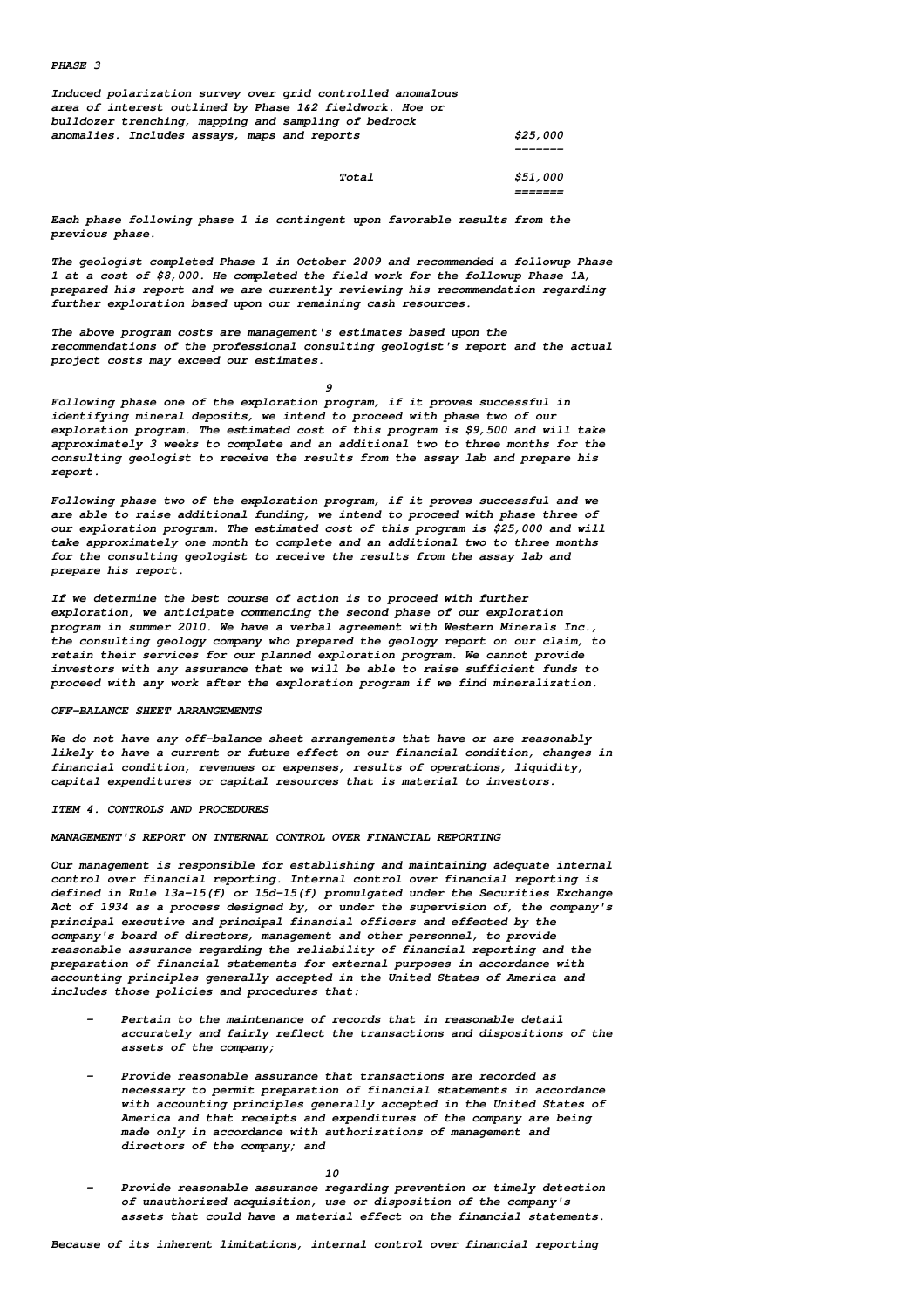**may not prevent or detect misstatements. Projections of any evaluation of effectiveness to future periods are subject to the risk that controls may become inadequate because of changes in conditions, or that the degree of compliance with the policies or procedures may deteriorate. All internal control systems, no matter how well designed, have inherent limitations. Therefore, even those systems determined to be effective can provide only reasonable assurance with respect to financial statement preparation and presentation. Because of the inherent limitations of internal control, there is a risk that material misstatements may not be prevented or detected on a timely basis by internal control over financial reporting. However, these inherent limitations are known features of the financial reporting process. Therefore, it is possible to design into the process safeguards to reduce, though not eliminate, this risk.**

**As of June 30, 2010 management assessed the effectiveness of our internal control over financial reporting based on the criteria for effective internal control over financial reporting established in Internal Control--Integrated Framework issued by the Committee of Sponsoring Organizations of the Treadway Commission ("COSO") and SEC guidance on conducting such assessments. Based on that evaluation, they concluded that, during the period covered by this report, such internal controls and procedures were not effective to detect the inappropriate application of US GAAP rules as more fully described below. This was due to deficiencies that existed in the design or operation of our internal controls over financial reporting that adversely affected our internal controls and that may be considered to be material weaknesses.**

**The matters involving internal controls and procedures that our management considered to be material weaknesses under the standards of the Public Company Accounting Oversight Board were: (1) lack of a functioning audit committee due to a lack of a majority of independent members and a lack of a majority of outside directors on our board of directors, resulting in ineffective oversight in the establishment and monitoring of required internal controls and procedures; (2) inadequate segregation of duties consistent with control objectives; and (3) ineffective controls over period end financial disclosure and reporting processes. The aforementioned material weaknesses were identified by our Chief Executive Officer in connection with the review of our financial statements as of June 30, 2010.**

**Management believes that the material weaknesses set forth in items (2) and (3) above did not have an effect on our financial results. However, management believes that the lack of a functioning audit committee and the lack of a majority of outside directors on our board of directors results in ineffective oversight in the establishment and monitoring of required internal controls and procedures, which could result in a material misstatement in our financial statements in future periods.**

#### **MANAGEMENT'S REMEDIATION INITIATIVES**

**In an effort to remediate the identified material weaknesses and other deficiencies and enhance our internal controls, we have initiated, or plan to initiate, the following series of measures:**

**11**

**We will create a position to segregate duties consistent with control objectives and will increase our personnel resources and technical accounting expertise within the accounting function when funds are available to us. And, we plan to appoint one or more outside directors to our board of directors who shall be appointed to an audit committee resulting in a fully functioning audit committee who will undertake the oversight in the establishment and monitoring of required internal controls and procedures such as reviewing and approving estimates and assumptions made by management when funds are available to us.**

**Management believes that the appointment of one or more outside directors, who shall be appointed to a fully functioning audit committee, will remedy the lack of a functioning audit committee and a lack of a majority of outside directors on our Board.**

**We anticipate that these initiatives will be at least partially, if not fully, implemented by December 31, 2010. Additionally, we plan to test our updated controls and remediate our deficiencies by December 31, 2010.**

**CHANGES IN INTERNAL CONTROLS OVER FINANCIAL REPORTING**

**There was no change in our internal controls over financial reporting that occurred during the period covered by this report, which has materially affected, or is reasonably likely to materially affect, our internal controls over financial reporting.**

> **12 PART II. OTHER INFORMATION**

**ITEM 6. EXHIBITS**

**<TABLE> <CAPTION>**

**- ----------- ------- -------------------------------------------**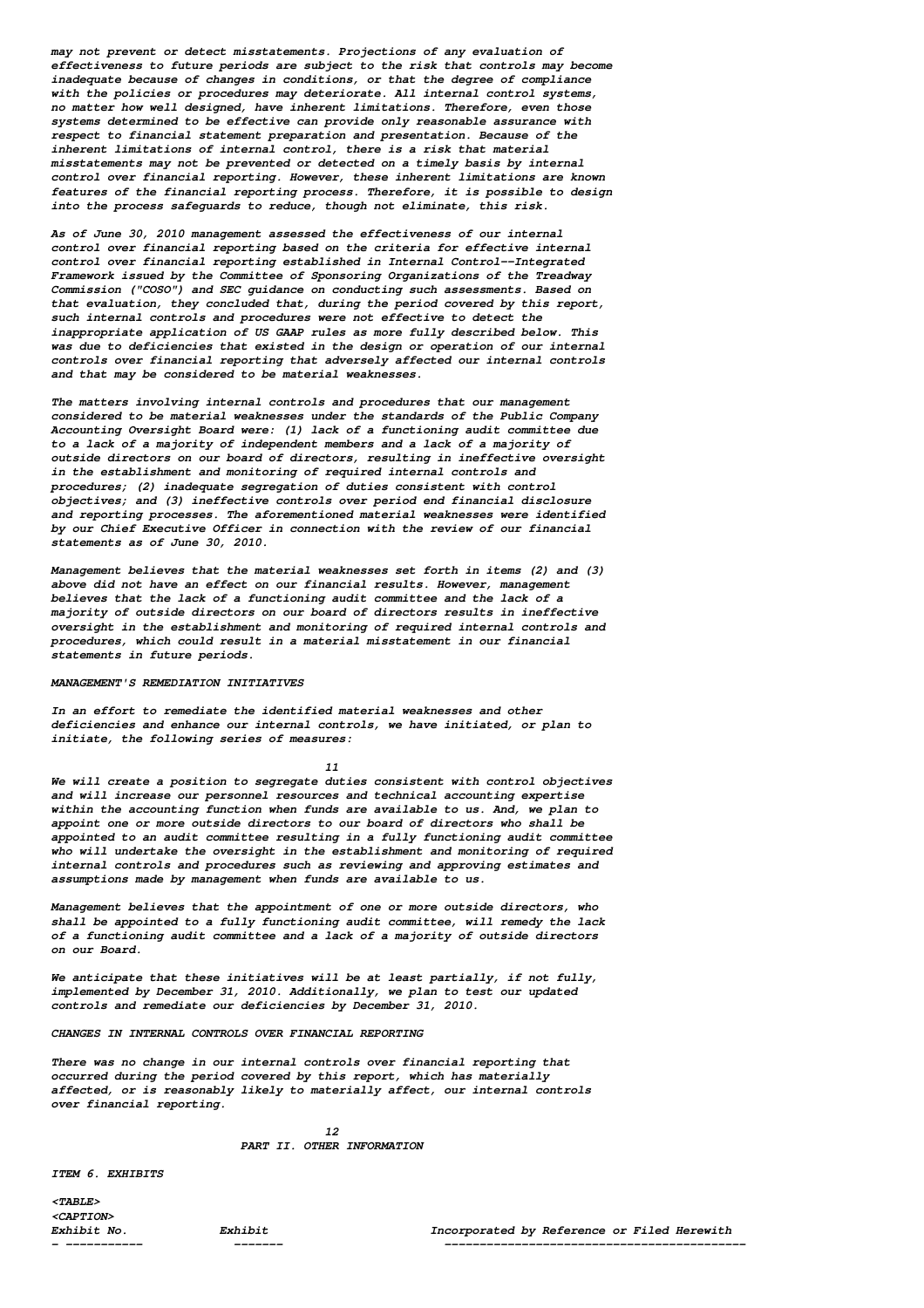| <s></s>       | <c></c>                                                                                | <c></c>                                                                                                                               |
|---------------|----------------------------------------------------------------------------------------|---------------------------------------------------------------------------------------------------------------------------------------|
| 3.1           | Articles of Incorporation                                                              | Incorporated by reference to the Registration<br>Statement on Form S-1 filed with the SEC on<br>October 20, 2008, File No. 333-154455 |
| $3.2^{\circ}$ | Bylaws                                                                                 | Incorporated by reference to the Registration<br>Statement on Form S-1 filed with the SEC on<br>October 20, 2008, File No. 333-154455 |
| 31.1          | Section 302 Certification of<br><i>Chief Executive Officer</i>                         | <i>Filed</i> herewith                                                                                                                 |
| 31.2          | Section 302 Certification of<br>Chief Financial Officer                                | <i>Filed</i> herewith                                                                                                                 |
| 32            | Section 906 Certification of<br>Chief Executive Officer and<br>Chief Financial Officer | <i>Filed</i> herewith                                                                                                                 |
| <i></i>       |                                                                                        |                                                                                                                                       |

  |  ||  |  |  |
**SIGNATURES**

**Pursuant to the requirements of the Securities Exchange Act of 1934, the Registrant has duly caused this report to be signed on its behalf by the undersigned, thereunto duly authorized.**

**August 11, 2010 Ares Ventures Corp.**

**/s/ Shane Ellis**

**--------------------------------------------------- By: Shane Ellis (Chief Executive Officer, Chief Financial Officer, Principal Accounting Officer, President, Secretary, Treasurer & Sole Director)**

**13**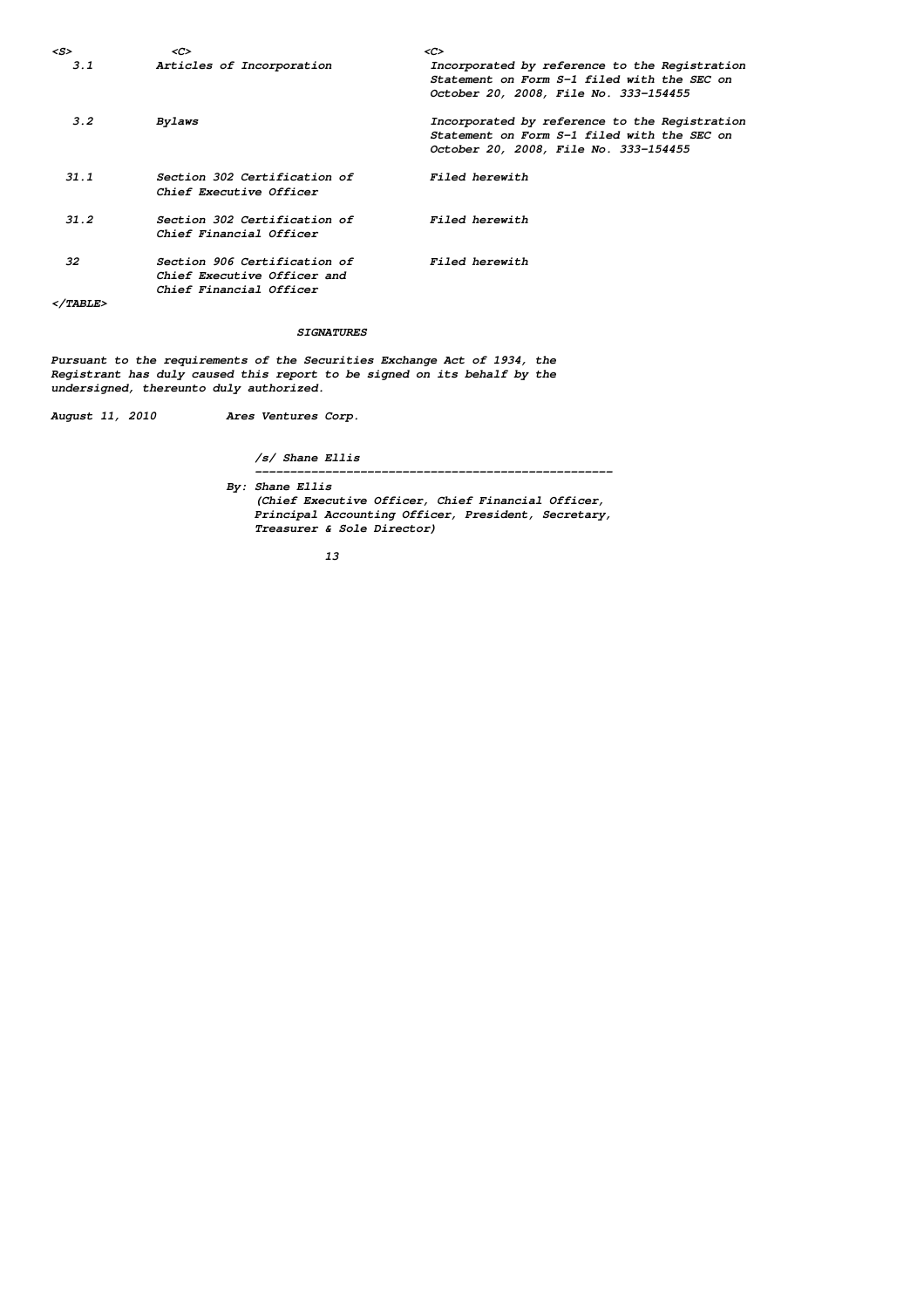**CERTIFICATION OF THE CHIEF EXECUTIVE OFFICER Pursuant to 18 U.S.C. 1350 (Section 302 of the Sarbanes-Oxley Act of 2002)**

- **I, Shane Ellis, certify that:**
- **1. I have reviewed this Report on Form 10-Q of Ares Ventures Corp.;**
- **2. Based on my knowledge, this report does not contain any untrue statement of a material fact or omit to state a material fact necessary to make the statements made, in light of the circumstances under which such statements were made, not misleading with respect to the period covered by this report;**
- **3. Based on my knowledge, the financial statements, and other financial information included in this report, fairly present in all material respects the financial condition, results of operations and cash flows of the registrant as of, and for, the periods presented in this report;**
- **4. The registrant's other certifying officer(s) and I are responsible for establishing and maintaining disclosure controls and procedures (as defined in Exchange Act Rules 13a-15(e) and 15d-15(e)) and internal control over financial reporting (as defined in Exchange Act Rules 13a-15(f) and 15d-15(f)) for the registrant and have:**
	- **a) Designed such disclosure controls and procedures, or caused such disclosure controls and procedures to be designed under our supervision, to ensure that material information relating to the registrant, including its consolidated subsidiaries, is made known to us by others within those entities, particularly during the period in which this report is being prepared;**
	- **b) Designed such internal control over financial reporting, or caused such internal control over financial reporting to be designed under our supervision, to provide reasonable assurance regarding the reliability of financial reporting and the preparation of financial statements for external purposes in accordance with generally accepted accounting principles;**
	- **c) Evaluated the effectiveness of the registrant's disclosure controls and procedures and presented in this report our conclusions about the effectiveness of the disclosure controls and procedures, as of the end of the period covered by this report based on such evaluation; and**
	- **d) Disclosed in this report any change in the registrant's internal control over financial reporting that occurred during the registrant's most recent fiscal quarter (the registrant's fourth fiscal quarter in the case of an annual report) that has materially affected, or is reasonably likely to materially affect, the registrant's internal control over financial reporting; and**
- **5. The registrant's other certifying officer(s) and I have disclosed, based on our most recent evaluation of internal control over financial reporting, to the registrant's auditors and the audit committee of the registrant's board of directors (or persons performing the equivalent functions):**
	- **a) All significant deficiencies and material weaknesses in the design or operation of internal control over financial reporting which are reasonably likely to adversely affect the registrant's ability to record, process, summarize and report financial information; and**
	- **b) Any fraud, whether or not material, that involves management or other employees who have a significant role in the registrant's internal control over financial reporting.**

**Date: August 11, 2010**

**/s/ Shane Ellis**

**- ----------------------------- Shane Ellis Chief Executive Officer**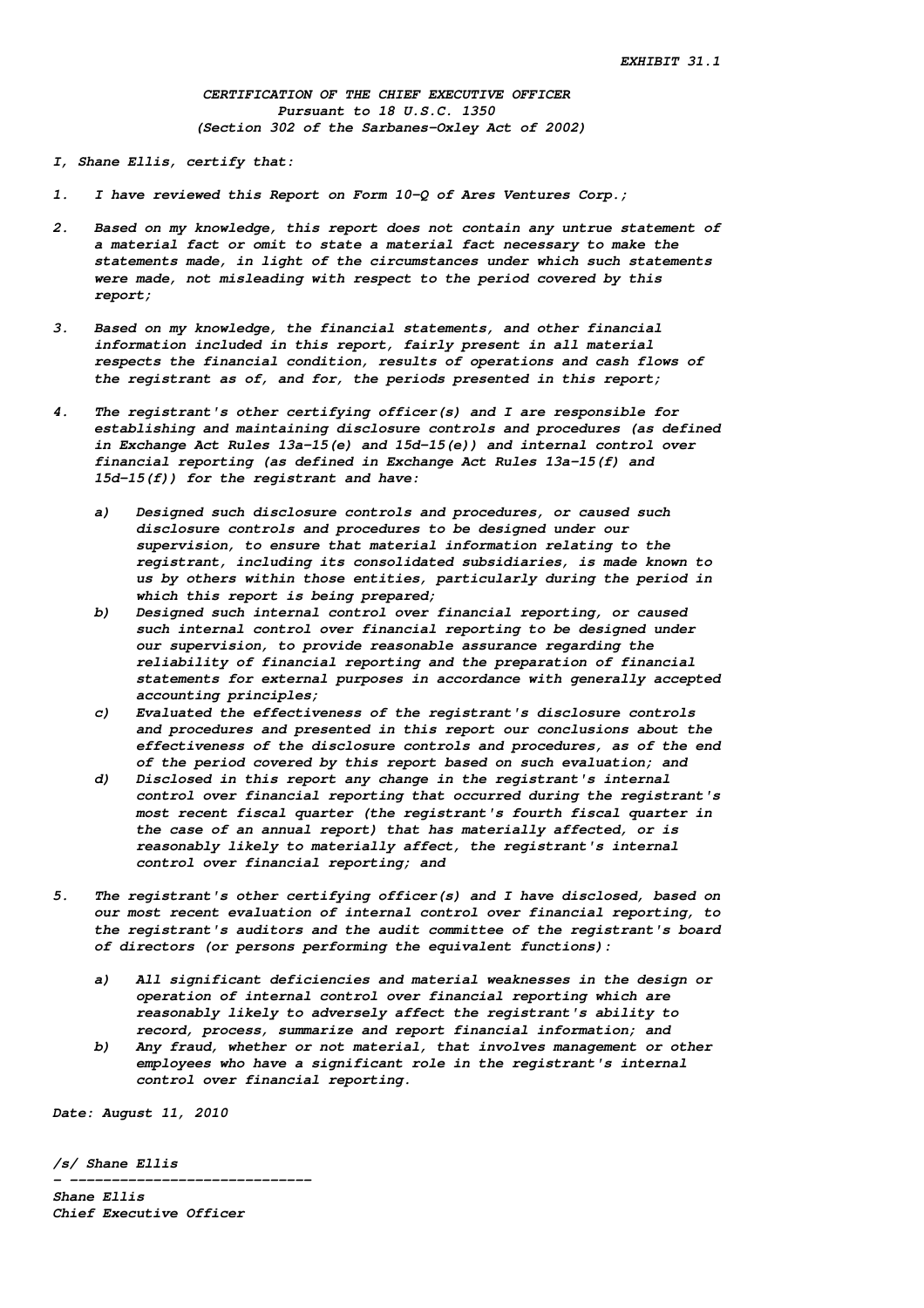**CERTIFICATION OF THE CHIEF FINANCIAL OFFICER Pursuant to 18 U.S.C. 1350 (Section 302 of the Sarbanes-Oxley Act of 2002)**

- **I, Shane Ellis, certify that:**
- **1. I have reviewed this Report on Form 10-Q of Ares Ventures Corp.;**
- **2. Based on my knowledge, this report does not contain any untrue statement of a material fact or omit to state a material fact necessary to make the statements made, in light of the circumstances under which such statements were made, not misleading with respect to the period covered by this report;**
- **3. Based on my knowledge, the financial statements, and other financial information included in this report, fairly present in all material respects the financial condition, results of operations and cash flows of the registrant as of, and for, the periods presented in this report;**
- **4. The registrant's other certifying officer(s) and I are responsible for establishing and maintaining disclosure controls and procedures (as defined in Exchange Act Rules 13a-15(e) and 15d-15(e)) and internal control over financial reporting (as defined in Exchange Act Rules 13a-15(f) and 15d-15(f)) for the registrant and have:**
	- **a) Designed such disclosure controls and procedures, or caused such disclosure controls and procedures to be designed under our supervision, to ensure that material information relating to the registrant, including its consolidated subsidiaries, is made known to us by others within those entities, particularly during the period in which this report is being prepared;**
	- **b) Designed such internal control over financial reporting, or caused such internal control over financial reporting to be designed under our supervision, to provide reasonable assurance regarding the reliability of financial reporting and the preparation of financial statements for external purposes in accordance with generally accepted accounting principles;**
	- **c) Evaluated the effectiveness of the registrant's disclosure controls and procedures and presented in this report our conclusions about the effectiveness of the disclosure controls and procedures, as of the end of the period covered by this report based on such evaluation; and**
	- **d) Disclosed in this report any change in the registrant's internal control over financial reporting that occurred during the registrant's most recent fiscal quarter (the registrant's fourth fiscal quarter in the case of an annual report) that has materially affected, or is reasonably likely to materially affect, the registrant's internal control over financial reporting; and**
- **5. The registrant's other certifying officer(s) and I have disclosed, based on our most recent evaluation of internal control over financial reporting, to the registrant's auditors and the audit committee of the registrant's board of directors (or persons performing the equivalent functions):**
	- **a) All significant deficiencies and material weaknesses in the design or operation of internal control over financial reporting which are reasonably likely to adversely affect the registrant's ability to record, process, summarize and report financial information; and**
	- **b) Any fraud, whether or not material, that involves management or other employees who have a significant role in the registrant's internal control over financial reporting.**

**Date: August 11, 2010**

**/s/ Shane Ellis**

**- ------------------------------- Shane Ellis Chief Financial Officer**